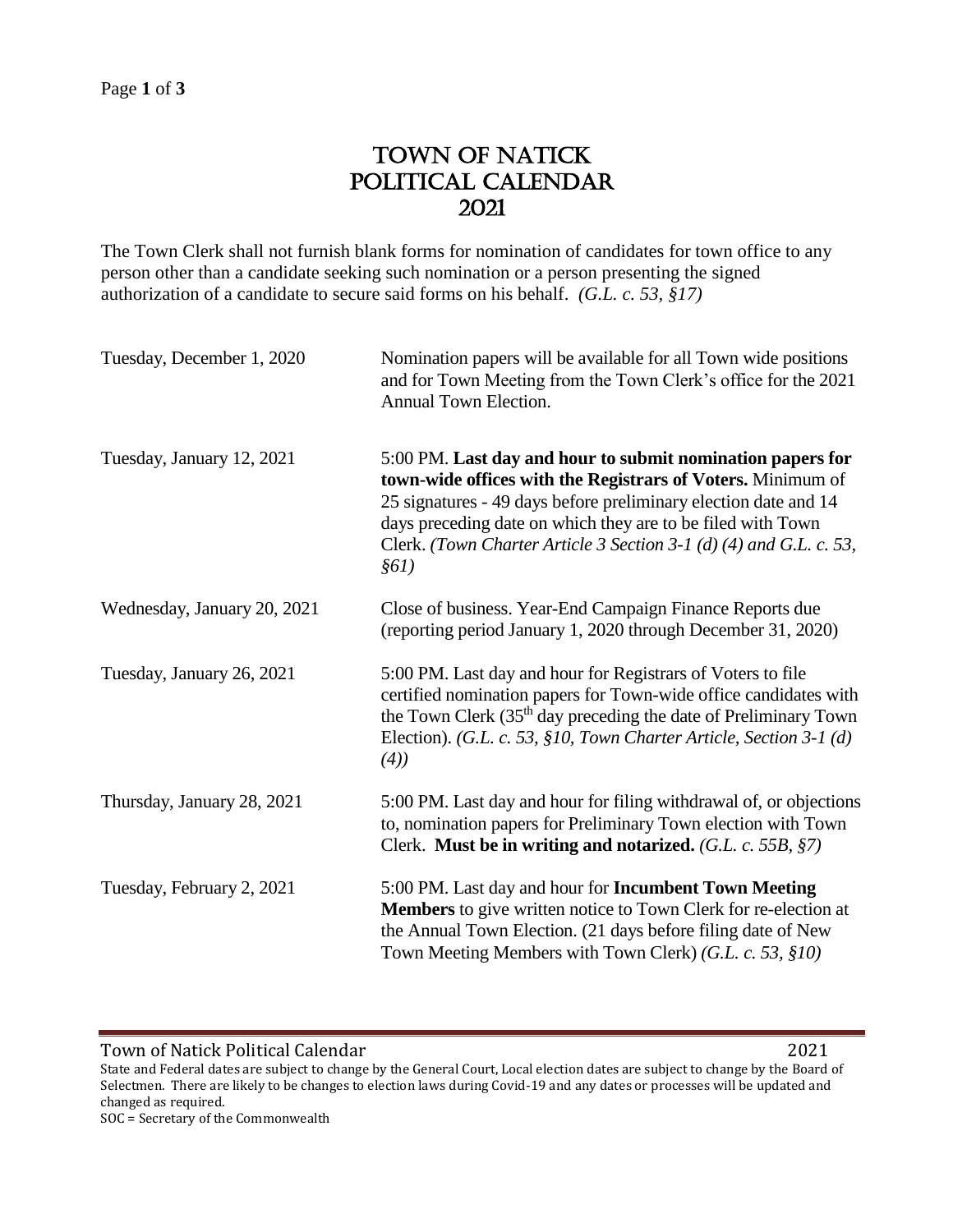| Tuesday, February 9, 2021    | 5:00 PM. Last day and hour to submit nomination papers for<br>NEW Town Meeting Members with the Registrars of Voters for<br>certification. There must be a minimum of 10 signatures from<br>voters in the candidate's precinct, submitted 49 days before the<br>Annual Town Election, 14 days before filing with Town Clerk.<br>(Town Charter Article 2 Section 2-4b and G.L. c. 53, §7) |
|------------------------------|------------------------------------------------------------------------------------------------------------------------------------------------------------------------------------------------------------------------------------------------------------------------------------------------------------------------------------------------------------------------------------------|
|                              | Last day to send absentee ballot applications to all certified<br>permanently disabled voters. $(G.L. c. 54 \text{ } \$86)$                                                                                                                                                                                                                                                              |
| Wednesday, February 10, 2021 | 8:00 PM. Last day and hour to register new voters for the<br>Preliminary Election (if required) (G.L. c. 51, $\S$ $\S$ 26, 28). The<br>Town Clerk's office will remain open until 8:00 PM.                                                                                                                                                                                               |
| Thursday, February 11, 2021  | 5:00 PM. Last day and hour to submit Articles for the Spring<br>Annual Town Meeting. (Town Charter Article 2, Section 11(c))                                                                                                                                                                                                                                                             |
| Monday, February 22, 2021    | 5:00 PM. Last day and hour to submit Preliminary Campaign<br>Finance reports for Preliminary candidates only. Report all<br>activity up until February 12, 2021. This is only required if there<br>is a Preliminary Town Election.                                                                                                                                                       |
| Tuesday, February 23, 2021   | 5:00 PM. Last day and hour for Registrars of Voters to file<br>certified nomination papers for New Town Meeting Members<br>with Town Clerk, 35 <sup>th</sup> day preceding date of Town Election.<br>(G. L. c. 53, §10, G.L. c. 50, §4)                                                                                                                                                  |
|                              | 5:00 PM. Last day and hour to submit Ballot Questions to the<br>Town Clerk to be placed on the Annual Town Election. (G.L. c.<br>54, §42C)                                                                                                                                                                                                                                               |
| Thursday, February 25, 2021  | 5:00 PM. Last day and hour for filing withdrawals of and/or<br>objections to New Town Meeting Members nomination papers<br>for the Annual Town Election with Town. (G. L. c. 53, §§11, 13)                                                                                                                                                                                               |
| Monday, March 1, 2021        | 12:00 PM. Last day and hour to file an absentee ballot request for<br>a preliminary town election if required.                                                                                                                                                                                                                                                                           |
| Tuesday, March 2, 2021       | Preliminary Election for any town wide offices if necessary. Polls<br>will be open from 7AM-8PM if required.                                                                                                                                                                                                                                                                             |
|                              |                                                                                                                                                                                                                                                                                                                                                                                          |

Town of Natick Political Calendar 2021

State and Federal dates are subject to change by the General Court, Local election dates are subject to change by the Board of Selectmen. There are likely to be changes to election laws during Covid-19 and any dates or processes will be updated and changed as required.

SOC = Secretary of the Commonwealth